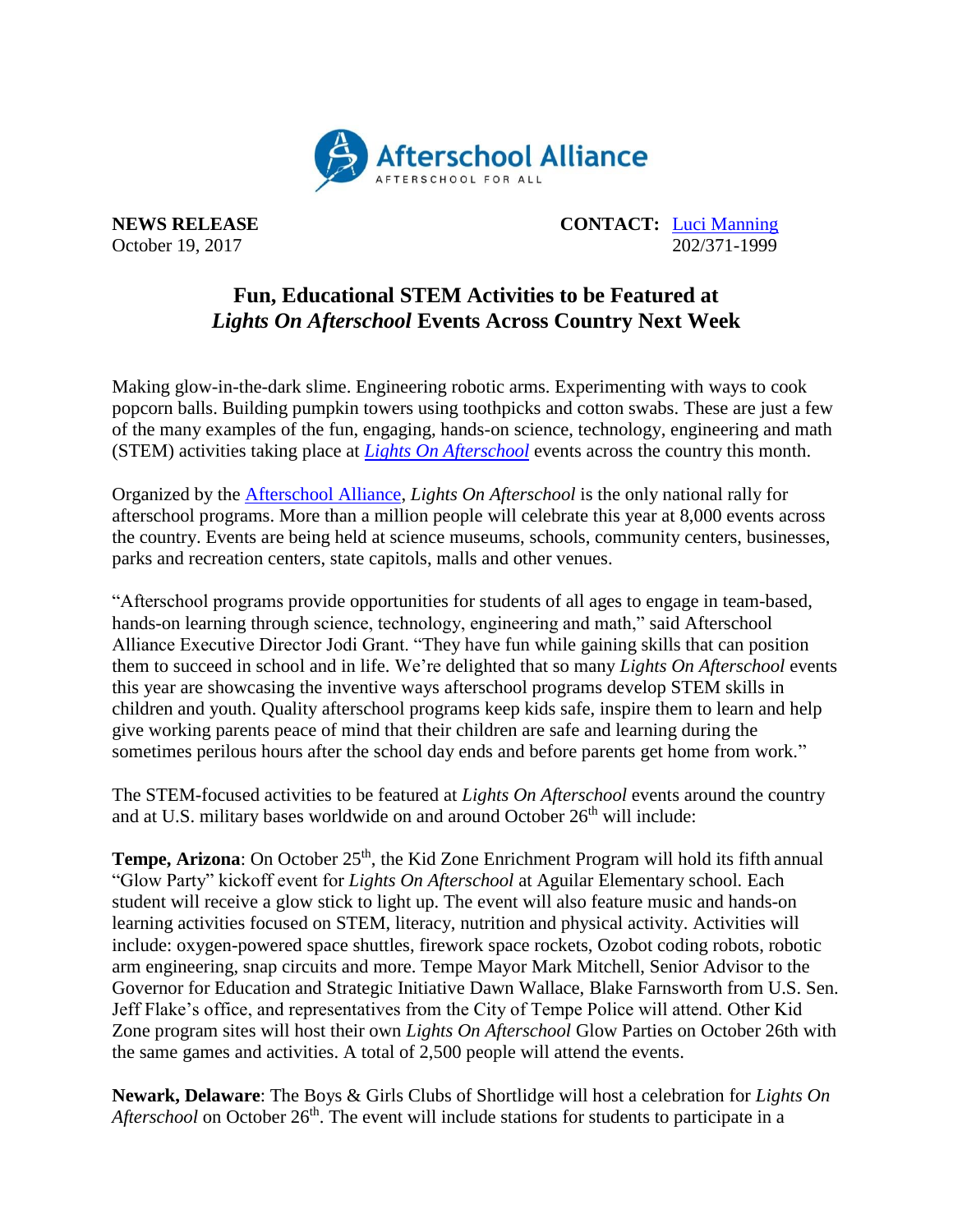lightbulb-inspired art project and a "trunk-or-treating" activity. There will be STEM activities sponsored by Microsoft, as well as a video showcasing the program, demonstrations with ipads and a slime experiment.

**Chicago, Illinois**: On October 26<sup>th</sup>, the Chicago Youth Centers Fellowship House will host a STEM-themed *Lights On Afterschool* event that features STEM activities, including a popcorn ball cooking experiment, a "wordles" database writing activity that sallow students to create designs out of adjectives to print and take home, a group scarecrow design project using nonconventional items, and a measuring activity that involves using Halloween-themed objects, such as an eyeball and skull, to measure body parts.

**St. Louis, Missouri**: For *Lights On Afterschool,* the Neighborhood Houses program will host a glow party on October 26<sup>th</sup> at Oak Hill Elementary. The party will include glow-in-the-dark face painting, balloons, glow sticks, t-shirt giveaways and more. There will be activity stations where students can make glow slime, participate in a glow stick baton race or a jump rope challenge and have their faces painted with glow-in-the-dark paint. The afterschool choir will perform an original version of "Afterschool You Light Up My Life."

**Kingsport, Tennessee:** On October 26<sup>th</sup>, the Spooner Afterschool Program will host an open house for *Lights On Afterschool*. Celebrations will take place at ten YMCA sites. The elementary school sites will offer healthy snacks and physical activities to celebrate Nickelodeon's Worldwide Day of Play, including relay races, tron-tag, pac-man tag and more group games. There will be STEM activities and demonstrations, such as making slime, block building, and playing jenga with apples. The middle school events will include STEM demonstrations and students will design an "incredible wearable" fitness tracker that will be used like a fit-bit.

**Morgantown, West Virginia:** On October 25<sup>th</sup>, the Mountaineer Boys & Girls Club Woodburn will host an open house for *Lights On Afterschool*. The event will include robotics lessons, Halloween-themed science projects, balloon dart games, a pumpkin can knock-down game, face painting, slime making and apple bobbing. Two hundred people are expected. Seven other Mountaineer Boys & Girls Club Woodburn sites are participating and hosting events at their Clubs for *Lights On Afterschool.*

**Green Bay, Wisconsin**: The Boys & Girls Club of Greater Green Bay will celebrate *Lights On Afterschool* by hosting a family night on October 26<sup>th</sup> at its Nagel and Lutsey Club locations. The family night will feature S.T.E.A.M. (science, technology, engineering, arts, math) programs around the theme of Halloween. Activities will include: building pumpkin towers using only basic building materials like toothpicks, cotton swabs, tape, etc.; invisible ink messages, where members learn to write and view them; aeroponic gardens, young people have been working during the summer to grow plants and they've created a presentation; bike building, members and their families will work together to assemble bicycles; pumpkin carving, digital scavenger hunts and more. The Club's new College and Career Center will be open for tours.

Afterschool programs are in great demand. The [America After 3PM](http://www.afterschoolalliance.org/AA3PM/) household survey of 30,000 families, commissioned by the Afterschool Alliance, found that for every child in an afterschool program, two more are waiting to get in. Unmet demand is especially high in rural communities and communities of concentrated poverty. One in five students in the United States is unsupervised after the school day ends.